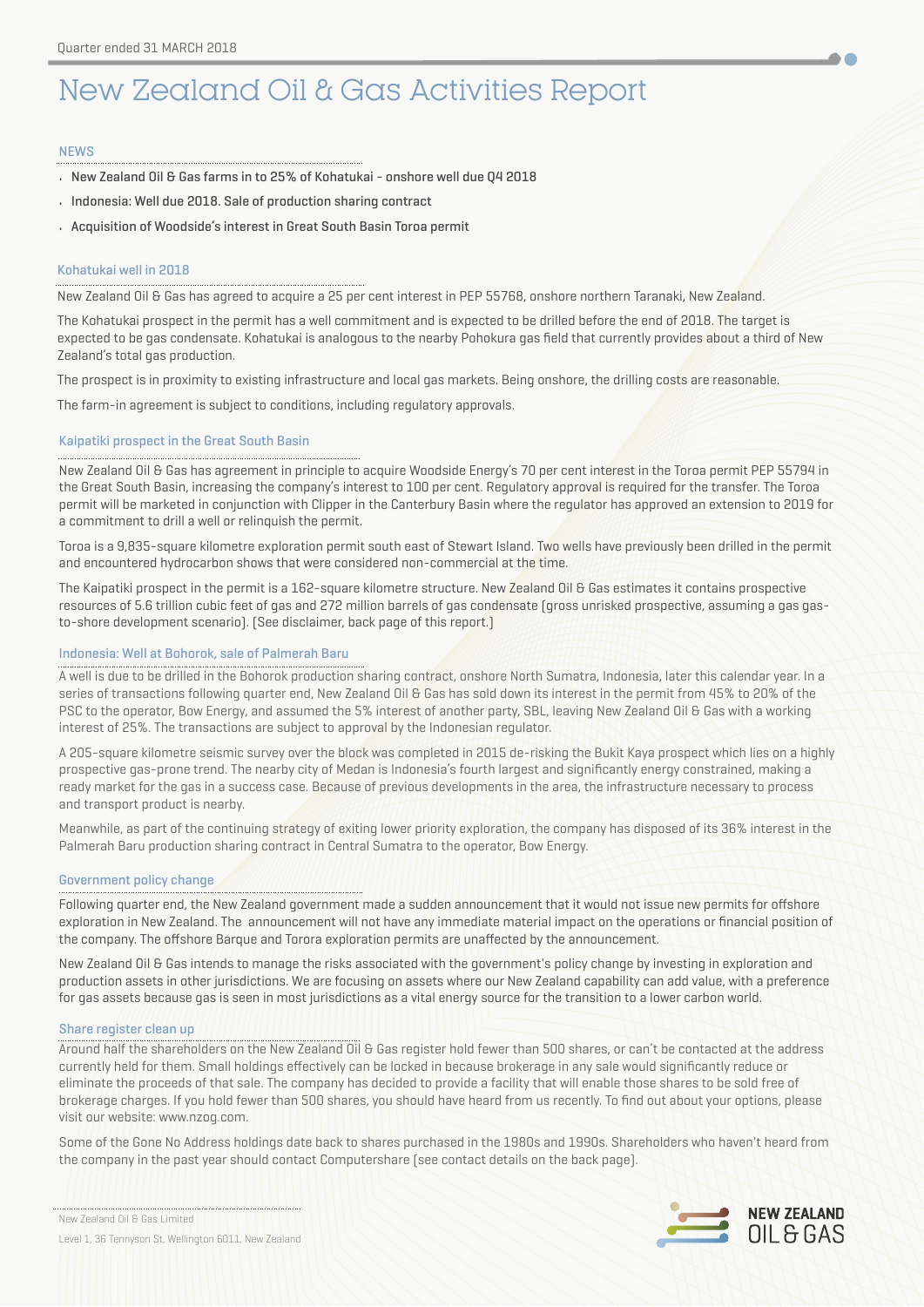### FINANCIAL SUMMARY

- Cash balance \$89.5m

**DO** 

- Steady revenue from production

Revenue from Kupe was \$3.4 million and revenue from Cue's Maari and Sampang production assets was \$7.3 million. \$3.6 milion was paid for production costs. Administration costs across the group were \$1.9 million. Exploration costs were \$0.6m for activities related to the Clipper permit, Indonesia and Cue's exploration activity.

Receipts of \$0.6 million related to reimbursement of take-over costs. Further reimbursement is expected next quarter.

During the quarter 4.9 million partly-paid shares were converted to fully paid shares. Proceeds of \$3.2 million were received after the conversion.

### **PERFORMANCE**

|                                  | Comparable quarter a year ago | Previous quarter | 3 months to 31 Mar 18 |
|----------------------------------|-------------------------------|------------------|-----------------------|
| Revenue from production<br>NZ\$m |                               |                  |                       |
| Cash balance<br>N7śm             | -341                          | 83 R*            |                       |

\*Updated following previous quarter end.

GROUP REVENUE BY QUARTER



**PRODUCTION** 

| <b>FIELD</b>                               |                             | Total field for quarter<br>[qross] | Our share previous<br>quarter [net] | Our share Mar 2018<br>[net] |
|--------------------------------------------|-----------------------------|------------------------------------|-------------------------------------|-----------------------------|
| Kupe <sup>^</sup><br>Taranaki, New Zealand | Oil<br><b>Barrels</b>       | 288,035                            | 11,735                              | 11,521                      |
|                                            | Gas<br>Petajoules           | 6.47                               | 0.26                                | 0.26                        |
|                                            | <b>LPG</b><br><b>Tonnes</b> | 25,971                             | 981                                 | 1,039                       |
|                                            | Revenue<br><b>NZD\$m</b>    |                                    | 1.4                                 | 3.4                         |
| Maari*<br><b>Taranaki New Zealand</b>      | Oil<br><b>Barrels</b>       |                                    | 34,866                              | 31,225                      |
|                                            | Revenue<br><b>AUD\$m</b>    |                                    | 2.2                                 | 3.5                         |
| Sampang*<br>Java, Indonesia                | Oil<br><b>Barrels</b>       |                                    | 731                                 | 795                         |
|                                            | Gas<br>Petajoules           |                                    | 0.36                                | 0.37                        |
|                                            | Revenue<br><b>AUD\$m</b>    |                                    | 3.3                                 | 3.2                         |

\*The New Zealand Oil & Gas interest in Maari and Sampang is held through Cue Energy. New Zealand Oil & Gas has a 50.04% interest in Cue. Table shows Cue's full interest. ^ Acquisition of Kupe interest was completed in December 2017. This table shows Kupe production performance for the entire quarter and revenue from the date of acquisition.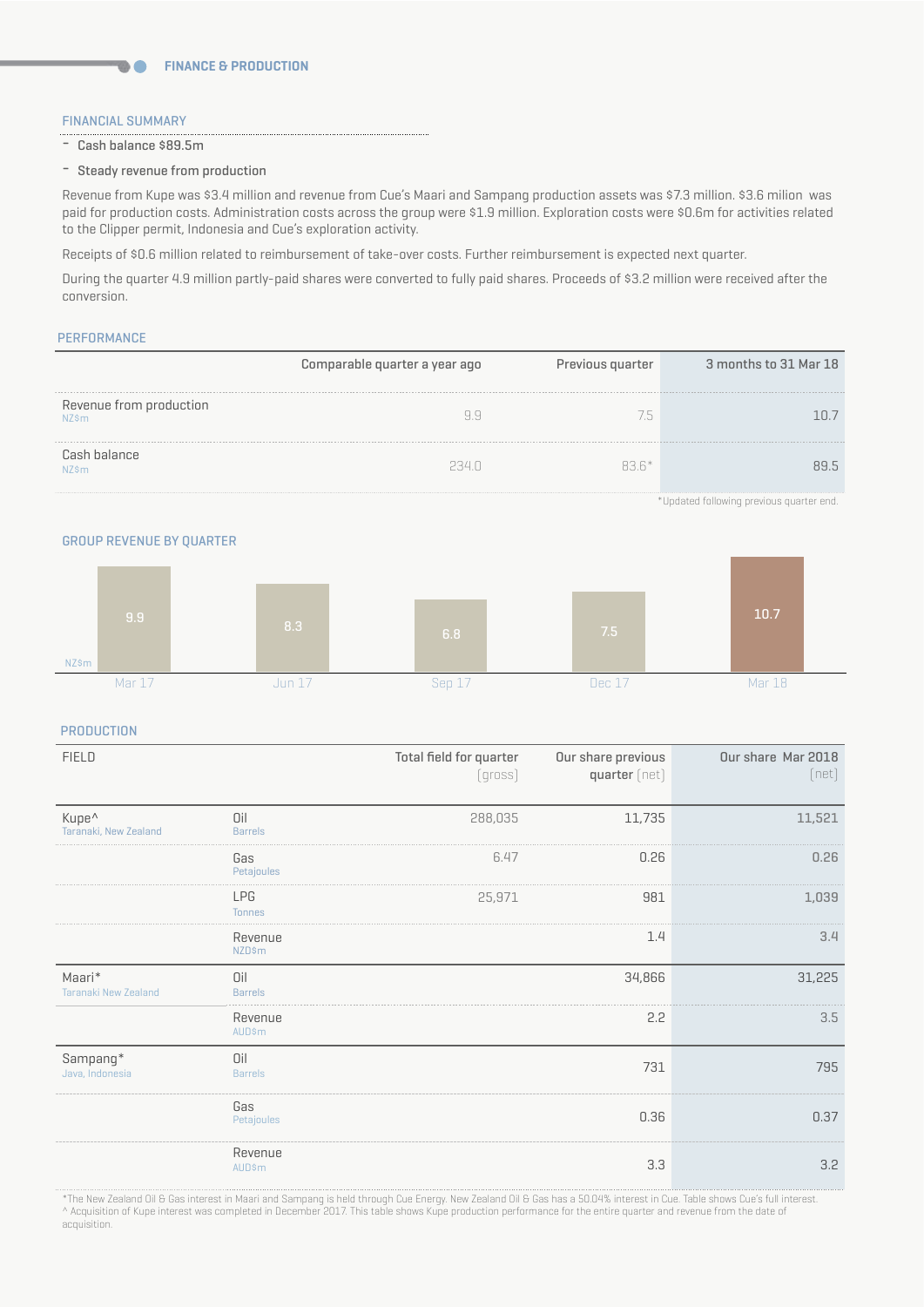# KUPE

**Kupe oil and gas field** (PML 38146)

4% New Zealand Oil & Gas

50% Beach Energy (Operator)

46% Genesis Energy

Production through the quarter has been in-line with prior quarters.

LPG yields improved through the quarter with better equipment availability.

Maintenance and repairs continued to key pieces of equipment to help maintain these rates and yields. Further optimisation projects are being pursued.

## MAARI

**Maari and Manaia oil field** (PML 38160)

### 5% Cue Energy\*

69% OMV New Zealand (Operator)

16% Todd Maari

10% Horizon Oil International

During the quarter, production from Maari was interrupted for four days as multiphase pumps were installed on the wellhead platform as part of the Flowing Bottom Hole Pressure project, to reduce production pressure and expand production.

The project was completed and was being optimised at the end of the quarter.

The joint venture partners continued with technical and commercial reviews of a potential appraisal well targeting the Manaia Moki reservoir .

# SAMPANG

### **Sampang Production Sharing Contract**

15% Cue Energy\*

45% Santos Sampang (Operator)

40% Singapore Petroleum Company

Sampang continued to perform strongly after the completion of the conversion to gas only production in December 2017.

Wortel production was temporarily reduced during February due to operational issues at Indonesia Power's Grati Power Plant, the field customer, which reduced demand. The operator worked with other operators and customers to divert other gas supplies and bring demand for Wortel gas back to normal levels by March. The problem at the Indonesia Power plant has not been resolved but is currently not affecting Sampang production levels.

Planning for Paus Biru-1 exploration well continued during the quarter with the results of site surveys incorporated into well site selection. The operator continued rig procurement processes and discussions with nearby operators on rig sharing opportunities.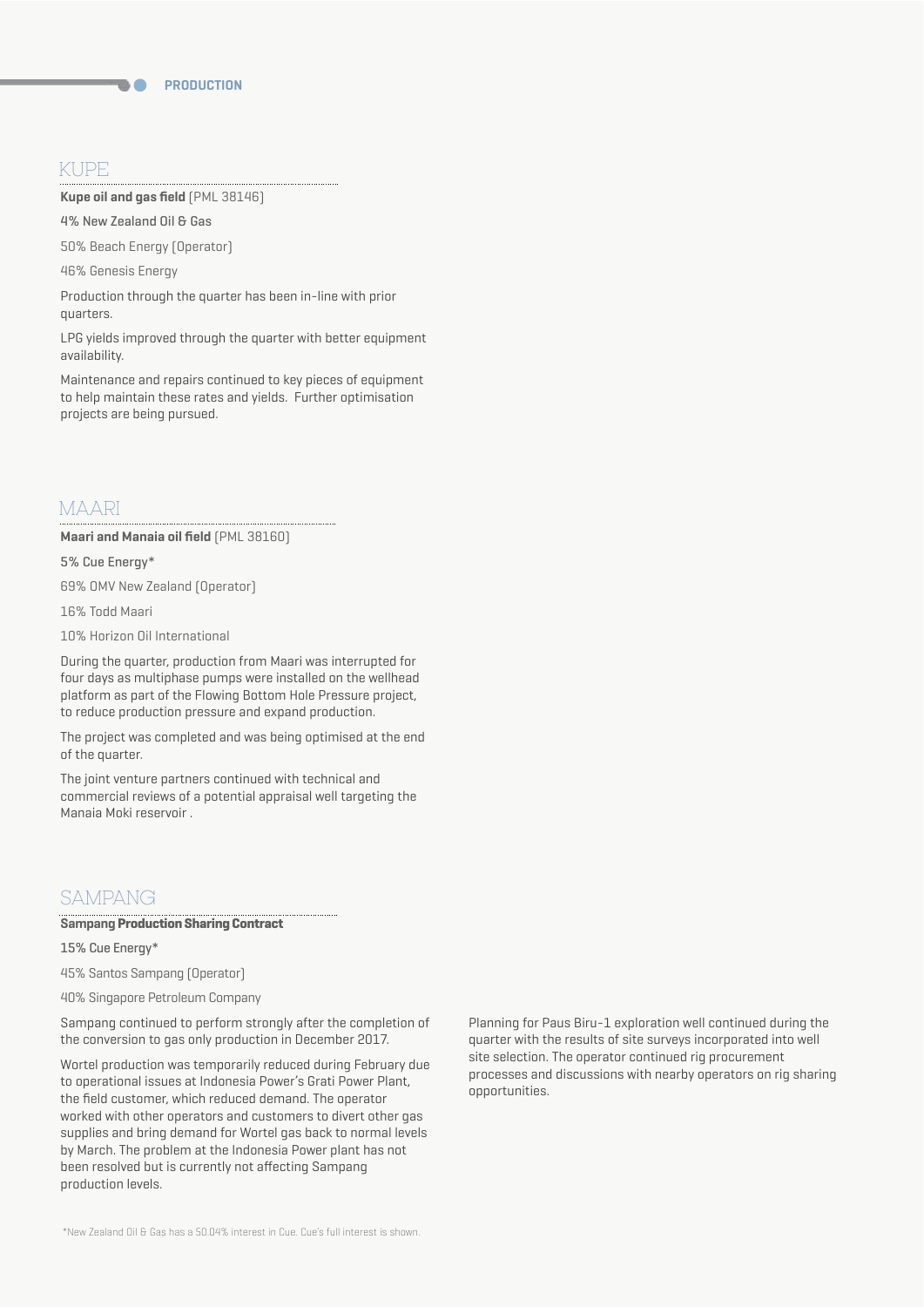# CANTERBURY-GREAT SOUTH

# **Clipper (PEP 52717)**

# 50% New Zealand Oil & Gas (Operator)

### 50% Beach Energy

The regulator has approved a change of conditions to allow extra time before a well comitment needs to be made. A decision whether to drill a well in the prospect or relinquish the permit now needs to be made by April 2019.

The extension will allow more time to analyse new geological information that has come to light during discussions with potential farm-in partners.

Discussions are continuing with potential farm-in partners reviewing the Barque opportunity. A natural alignment exists in the timetable for Toroa and Clipper.

### **Toroa (PEP 55794)**

# 100% New Zealand Oil & Gas^

During the quarter New Zealand Oil & Gas reached an agreement to take over the 70% interest currently held by Woodside Energy (New Zealand 55794) Limited, and become the permit operator. The transfer of interest is subject to approval by the regulator. A marketing campaign will commence soon to promote the opportunity to potential farm-in partners.

The Kaipatiki prospect in the permit is a 162-square kilometre structure located about 150 kilometres southeast of the South Island. New Zealand Oil & Gas estimates it contains prospective resources of 5.6 trillion cubic feet of gas and 272 million barrels of gas condensate (gross unrisked prospective, assuming a gas-to-shore development scenario).

See disclaimer, back page of this report.

^Subject to regulator approval.

# ONSHORE TARANAKI

## **Kohatukai (PEP 55768)**

New Zealand Oil & Gas 25%

O.G. Oil & Gas Limited 25%

Mitsui E&P Australia Pty Ltd (Mitsui) 37.5%

AWE Holdings NZ Limited (AWE) 12.5% (Operator)

After quarter end New Zealand Oil & Gas announced it had agreed to acquire a 25 per cent interest in PEP 55768, onshore northern Taranaki. The farm-in agreement is subject to conditions, including regulatory approvals.

The Kohatukai prospect in the permit is expected to be drilled in the fourth quarter of 2018. Preparations to drill the well are underway.

The Kohatukai well will test dual objectives in the Eocene Matapo and Mangahewa sands targeting a prospect that is analogous to the nearby Pohokura Gas Field.

The prospect is in proximity to existing infrastructure and local gas markets, with an expectation of a gas condensate discovery. The prospect offers reasonable drilling costs and the opportunity to participate in a New Zealand well this year.



OFFSHORE CANTERBURY - GREAT SOUTH BASIN





TARANAKI BASIN

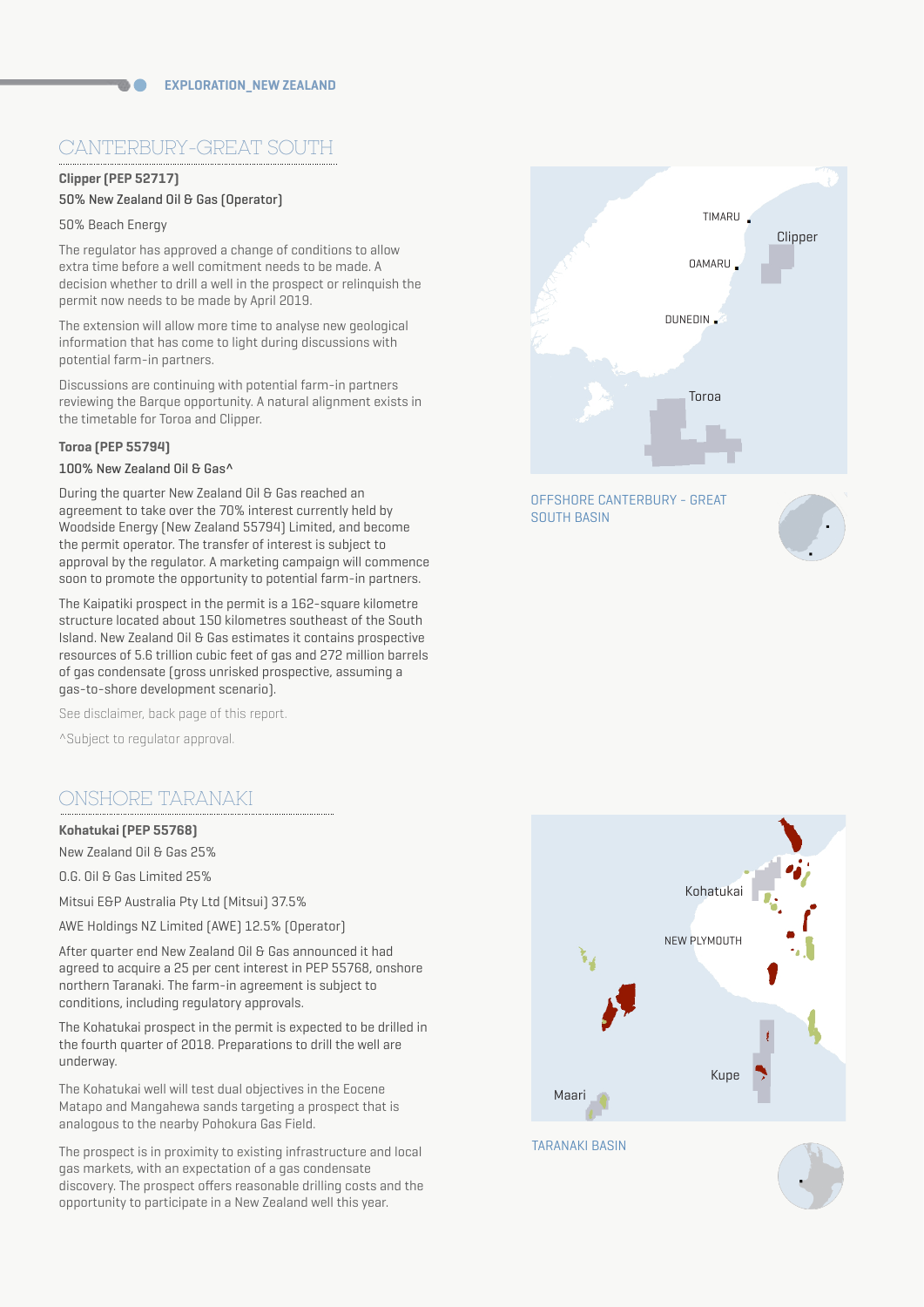# AUSTRALIA

#### **WA-359-P**

### 100% Cue Energy (Operator)\*

Cue has submitted a Suspension, Extension and Variation application to the National Offshore Permit Titles Administrator (NOPTA) to allow time for analysis and review of new data as part of the Ironbark-1 drill planning.

As of the date of this report, Cue had not received any notification of a decision on the application. The permit will remain in full force while the application with NOPTA is pending.

On 17 April 2018, Cue announced the extension of the BP option to acquire 42.5% equity in WA-359-P until 25 October 2018.

# INDONESIA

### **Bohorok**

25% New Zealand Oil & Gas^

75% Bow Energy International Holdings^ (Operator)

Plans for a well to be drilled in the fourth quarter of 2018 have been submitted to the regulator for approval.

^Interests are subject to regulator approval of a series of transactions agreed following quarter end. At 31 March 2018 the relevant interests were 45% New Zealand Oil & Gas, 50% Bow Energy, and 5% Surya Buana Lestarijaya Bohorok (SBL).

### **Kisaran**

22.5% New Zealand Oil & Gas

55% Pacific Oil & Gas (Operator)

22.5% Bukit Energy

There was minimal activity in the production sharing contract. The company continues to review strategic options to extract value, including potentially selling out of the Kisaran development.

### **Palmerah Baru**

### 36% New Zealand Oil & Gas

The company agreed to dispose of its interest in this production sharing contract to the operator, Bow Energy, following quarter end, subject to regulator approval.

### **WA-409-P**

### 20% Cue Energy\*

80% BP Developments Australia Pty Ltd (Operator) The operator continued to analyse reprocessed seismic data.

# **WA-389-P**

### 100% Cue Energy\*

Mapping and evaluation of the permit is continuing, with two leads analogous to the Ironbark project identified from this work.

### **Mahato**

Production Sharing Contract

### 12.5% Cue Energy\*

The Mahato partners continue discussions to move forward with exploration and sign a legally binding operating agreement.

The current exploration period of the Mahato PSC expires 20 July 2018. Operator discussions with SKKMigas regarding an application for replacement of time lost during the exploration period of the permit are continuing.

Should the exploration period lapse on 20 July 2018 the PSC partners will have an exposure to penalties of up to US\$8m.

#### **Mahakam Hilir**

Kutei Basin Production Sharing Contract

100% Cue Energy\*

Cue Kalimantan Pte Ltd (Operator)

During the quarter Cue completed further technical work required for the Naga Utara-4 appraisal well planning.

Cue continued discussion with the Indonesian regulator, SKKMigas, for a variation to the work program to enable the May 2018 deadline for the optional well commitment to be deferred for 12 months.

#### MANAGE YOUR SHAREHOLDING

CALL COMPUTERSHARE New Zealand - 0800 467 335

#### from outside New Zealand, use +64 9 488 8777

You can email your enquiry to enquiry@computershare.co.nz

or visit Investor Centre online: www.investorcentre.com/nz